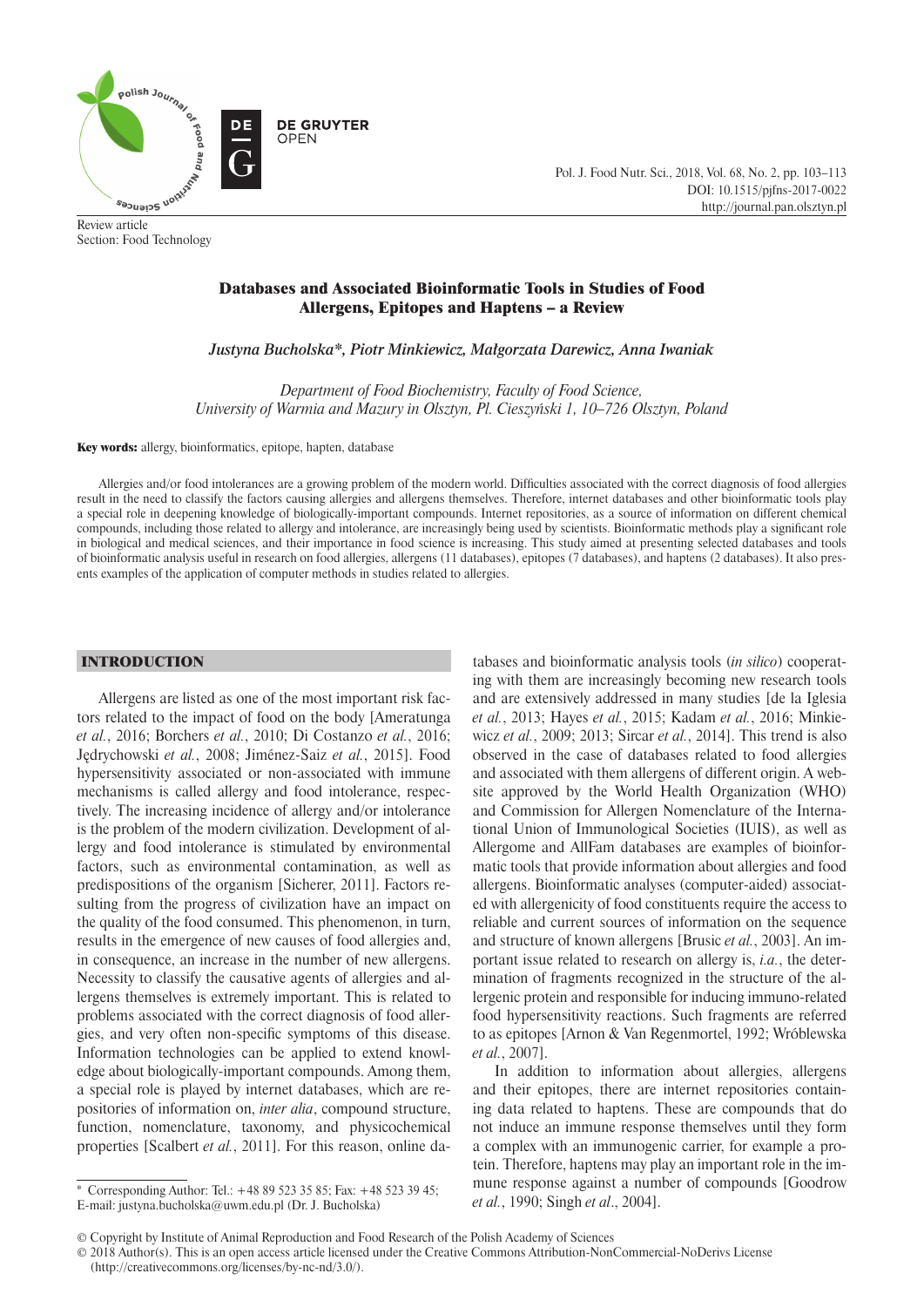The aim of the study was to present selected databases and bioinformatic analysis tools useful in research on food allergies, allergens, epitopes, and haptens. The study shows also examples of the application of computer methods in research related to allergies.

## DATABASES OF ALLERGENS

Allergome [Mari *et al.*, 2009] is a database of allergens, created based on the literature published since the early sixties. These data are continually completed and updated. The Allergome database provides information on allergens that induce the symptoms of many diseases, such as asthma, atopic dermatitis, anaphylaxis, allergy, rhinitis, urticaria, conjunctivitis, as well as data on the sources of allergens. Allergen information shared in the Allergome database is derived from international scientific journals and internet resources. The list of allergens stored in the Allergome database includes such information about them as the source of origin (plants or animals), routes of exposure (*e.g*., digestive tract, direct contact, inhalation), or source of occurrence (pollen, spores, seeds, fruits, venoms, hair, *etc.*). The Allergome database does not contain compounds that do not cause immunerelated diseases (celiac disease) nor immunoglobulin-E dependent allergy (*e.g.*, drug allergy). This database does not contain information on the substances causing intolerance, including food, or inducing pseudo-allergic reactions. Most allergens present in the Allergome database have a name given in accordance with the nomenclature of the International Union of Immunological Societies (IUIS). The Allergome database is a repository of all allergens available on the IUIS website, as well as those which this organization does not include. Allergome also comprises information on epitopes or peptides of allergenic particles and experimentally determined allergens. Allergenic particles are divided into 273 groups with respect to their biological functions. The Allergome database has several modules, *e.g.*: RefArray (The Allergome Reference Archive containing all the literature papers processed excluding PubMed citations), ReTiME (The Real Time Monitoring of IgE sensitization to acquire and store real time data), InterAll (the allergy electronic record available for clinical centers and research laboratories), and AllegomeCustomer (useful informative module to patients with food allergy problems). Since 2007, the Allergome database has been interconnected to AllFam database [Radauer *et al.*, 2008], which includes allergen classifications for protein families. The access to and use of the database is free [Mari *et al.*, 2006; 2009].

Records of allergenic proteins in the UniProt database contain links to records of the same proteins in the Allergome. There is also search engine enabling screening of the database using sequences of short peptides (*e.g.* identified *via* sequencing using mass spectrometry). Allergome is very useful in proteomic analyses due to the tools provided, *e.g.* search option named Allergome Aligner. Proteomic methods, such as mass spectrometry together with sequence alignments, are used in the investigations on food proteins, including allergens [Ahsan *et al*., 2016; Koeberl *et al.*, 2014; Minkiewicz *et al.*, 2015; Ortea *et al.*, 2016].

The AllAllergy website is one of the most comprehensive resources of information on allergens and food intolerances available in the internet [Brusic, 2006; Gendel, 2009]. It contains a database of allergens and other substances, such as additives and/or preservatives, responsible for allergic or intolerance reactions. Searching the AllAllergy database for compounds of interest is based on the entry of the name of a specific allergen or a category to which it is assigned. Classification categories of individual allergens include: additives and preservatives; cereals; drugs; eggs and poultry; fish and seafood (*e.g.*, crustaceans); other foods; fruits; grass pollen; insects and their venom; meat, eggs, milk and cheese; mites; molds and bacteria; nuts, seeds and grains; molluscs and crustaceans; spices and herbs; tree pollen; vegetables; and weed pollen [Brusic, 2006; Gendel, 2009].

The Allergen Online database [Goodman *et al.*, 2016] is a separate part of the FARRP website, *i.e.*, the Food Allergy Research and Resource Program. It is systematically updated. The Allergen Online database contains information on allergenic proteins and their potential cross-reactions. The purpose of this database is to evaluate the safety of proteins that can be incorporated into food by genetic engineering or by methods used in food processing. An additional function of this database is the identification of proteins that may be subject to additional tests, such as immunoglobulin E binding (IgE) in serum or histamine release. According to recent data (May 2017), Allergen Online contained 2,035 protein allergen sequences divided into 808 taxa, which comprised experimentally-confirmed allergenicity and potential allergens. The allergen search process in this database is simple, as it only requires an entry of the analyzed sequence in the form of a query. It, however, needs to be entered in the FASTA format [Pearson, 1988]. An additional database located on the FARRP website is a separate bioinformatic tool allowing to evaluate whether a protein belonging to the same subfamily as wheat gliadins, is similar enough to gluten to be able to induce symptoms typical of celiac disease [Goodman *et al.*, 2016; Siruguri *et al.*, 2015].

The Allergen Database for Food Safety (ADFS) [Nakamura *et al.*, 2005] is a database providing information on allergenic proteins and allergenic low molecular weight compounds. This database also contains links to other sites, such as allergen databases and bioinformatic tools useful for their analysis [Nakamura *et al.*, 2005].

The list of allergenic proteins collected in ADFS is based on literature data and resource information from the Allergen Online database. Allergens included in Allergome Online and ADFS databases were subject to verification by experts from the field of allergology. The data on allergens available in ADFS, such as protein sequence or higher order structure, are completed with additional information from online repositories, such as UniProt [The Uniprot Consortium, 2015]. Allergens collated in the Allergen Database for Food Safety can be searched according to the following criteria: alphabetical order, name, category, keywords, protein and epitope sequence, and predicted allergenicity [Nakamura *et al.*, 2005]. In the case of low molecular weight allergenic compounds available in ADFS, their data come from reviews of information about them in the AllAllergy database. Allergenic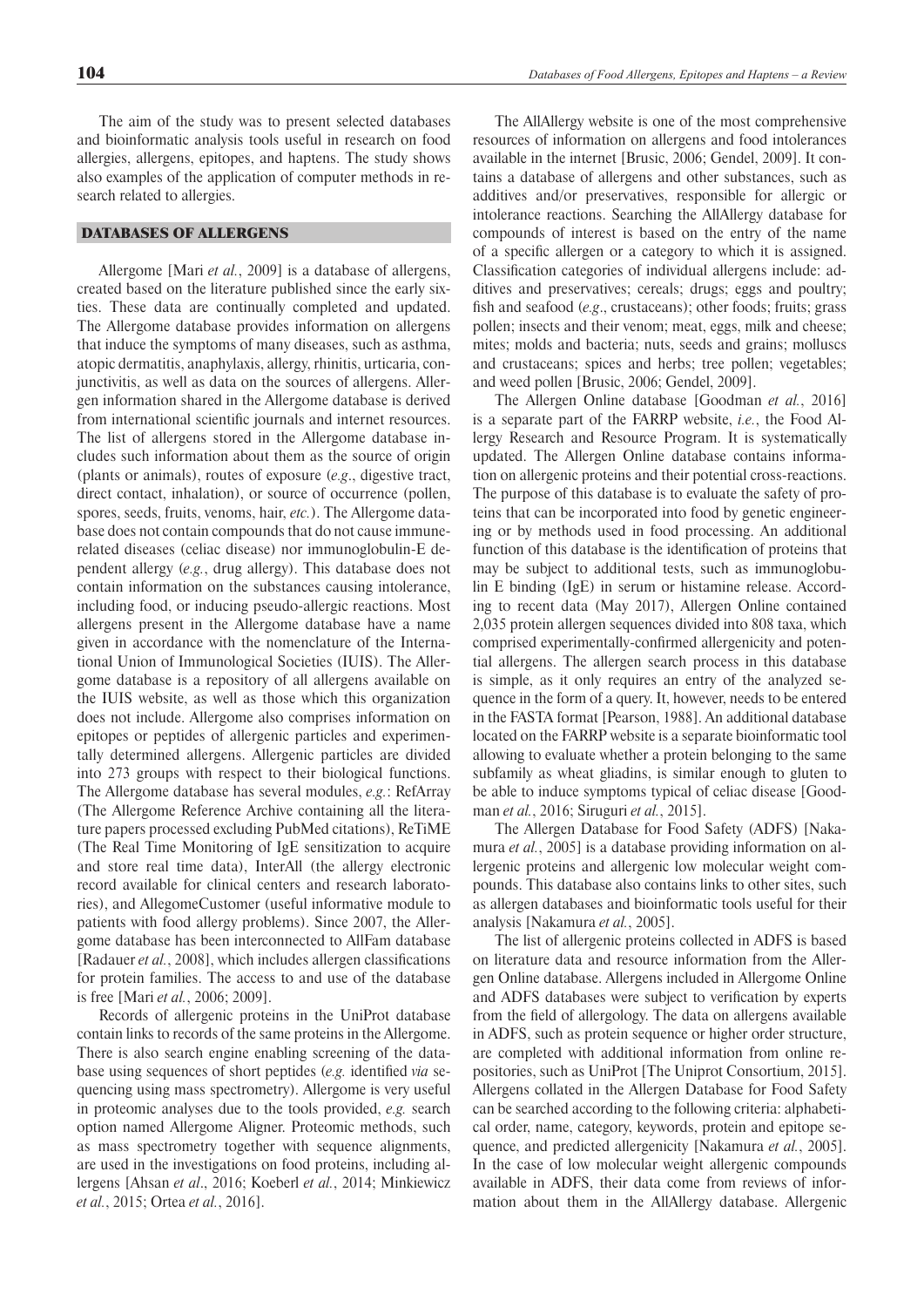low molecular weight compounds are searched on the basis of their names (in alphabetical order), keywords, and structure. Currently (May 2017), the ADFS database contains 2,028 allergen sequences, 143 allergen epitopes described in the literature, 128 allergen structures, and 129 allergens binding through sugar residues. In addition, ADFS provides information about registered users and date of the last database update. Although the use of this database is free, it requires user registration [Nakamura *et al.*, 2005].

The IUIS Allergen Nomenclature is a database dedicated to the nomenclature of allergens approved by the WHO/ IUIS. It was established in 1984 by experts in the field of allergens and their structure and function, as well as specialists representing molecular biology and bioinformatics to develop a nomenclature system of allergens. Responsibility and competence of IUIS rely on maintaining and developing a unique, unambiguous and systematic nomenclature of proteins responsible for the occurrence of allergies. In addition, the IUIS Executive Committee reviews the submissions of new allergens, decides about their nomenclature and assigns the correct nomenclature to them. IUIS Allergen Nomenclature contains information on officially recognized and approved allergens. At present (May 2017), this database includes the following categories of organisms along with the number of allergens shown in brackets belonging to a given category: *Arthropods* (252), *Chordates* (82), *Cnidarians* (1), *Molluscs* (4), *Nematodes* (18), *Ascomycota* (86), *Basidiomycota* (23), *Zygomycota* (2), *monocotyledonous plants* (97), *dicotyledonous plants* (292), and *coniferous plants* (18). To find information in the database, the name (common or systematic) of the allergen or source of its origin should be used as a query [Radauer *et al.*, 2014].

The InformAll database, curated by an international team coordinated by prof. E. N. Clare Mills (University of Manchster, UK) and described in a review article by Gendel [2009], contains data on, *inter alia*, food ingredients, which may be responsible for allergy induction. Its goal is to provide users the access to the reliable source of information on food allergens of plant and animal origin. This database contains a list of allergens (*i.e.*, allergens assigned to individual organisms, of 84 listed in the database) along with their characteristics consisting of the common and systematic name, the occurrence as well as useful information for persons suffering from allergies [Gendel, 2009].

The Structural Database of Allergenic Proteins (SDAP) [Ivanciuc *et al.*, 2009] is a database of allergenic protein structures integrated with various computational tools that can be helpful in the analysis of allergen structure. This database is an important tool for bioinformatic analysis used to predict cross-reactivity between allergens and IgE binding by food proteins. The SDAP website contains an alphabetical list of allergens. Looking up an allergen in the database is possible by its scientific name or origin (scientific or common name of an organism, from which the particular allergenic protein is derived), description or type (*e.g.*, pollen of weeds, grasses and trees, dust mites, animals, fungi, insects, food and others). Allergen data search is carried out within all allergens collected in the SDAP website or in the International Union of Immunological Societies database (IUIS). In May 2017,

the SDAP database contained 1,526 allergens. In addition, SDAP contains 1,312 protein sequences, 458 three-dimensional allergen models, and 29 allergens with IgE epitopes responsible for allergy development.

The BIOPEP database was established at the Department of Food Biochemistry at the Faculty of Food Science, UWM in Olsztyn. It contains four databases integrated with each other: proteins (different origins), biologically-active peptides, sensory peptides and amino acids, and allergenic proteins with their epitopes. Information concerning the allergenic proteins is available under the tab "*Allergenic proteins and their epitopes*" [Dziuba *et al.*, 2013]. Each of the protein stored therein is described by its name, identification number, source of origin, number of amino acid residues in the protein and its structure, monoisotopic and chemical mass. Literature sources on allergenic proteins and references to other online databases complete the information on allergenic proteins. The BIOPEP database, in addition to the structure of allergenic proteins (amino acid sequence), contains also structures of known epitopes determined experimentally and by *in silico* methods (tab: "*Additional information*"). The location of the epitope in the polypeptide chain of allergenic proteins is provided as well. According to recent data (May 2017), the BIOPEP database includes a total of 135 amino acid sequences of allergenic proteins and their epitopes, if known [Dziuba *et al.*, 2013]. The database also provides annotations concerning the occurrence of linear epitopes in more than one protein. This is a commonly occurring phenomenon [Minkiewicz *et al.*, 2015]. The database also enables performing calculations, such as epitope profiles, *i.e.*, determining the location of epitopes in a protein sequence, known as *in silico* epitope mapping [Leung *et al.*, 2014]. The database may be suitable for the determination of epitope profiles for potential allergens belonging to families grouping proteins with amino acid sequences containing many common fragments such as caseins [Erhardt *et al.*, 2016], tropomyosins [Marti *et al.*, 2007] or prolamins [Minkiewicz *et al.*, 2015]. For protein families with highly variable sequences such as fish parvalbumins [Carrera *et al.*, 2006], the analysis of common epitopes *in silico* using the BIOPEP database may provide no results.

AllFam [Radauer *et al.*, 2008] is a database of allergen families. Their classification and affiliation to a particular family of proteins is based on information present in the Allergome [Mari *et al.*, 2006, 2009] and Pfam databases (http:// pfam.sanger.ac.uk/) [Finn *et al.*, 2010]. AllFam contains information about proteins, which allergenicity was confirmed experimentally (*e.g.*, proteins binding human IgE), but provide no information on allergens with undefined route of exposure [Radauer *et al.*, 2008].

The AllFam database can be helpful in analyzing allergies with respect to searching allergens that cause cross reactions [Radauer *et al.*, 2008].

AllerBase is another repository of information on allergens [Kadam *et al.*, 2016]. This database provides comprehensive information on allergens from different sources with experimentally-confirmed allergenicity. It also contains much additional information, such as data on IgE epitopes, experimental allergen validation (tests), cross-reactivity. Currently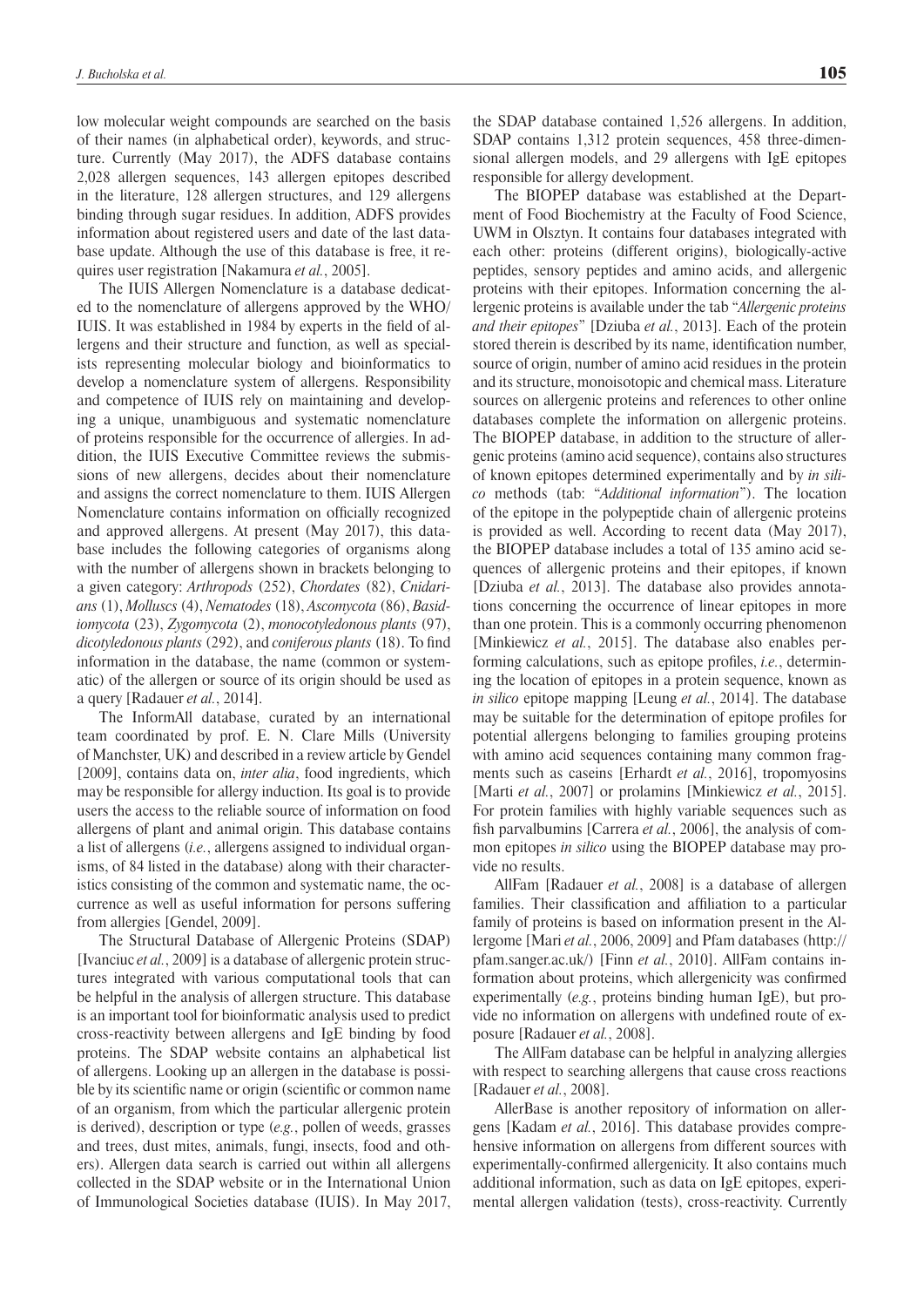(May 2017), AllerBase contains data on 2,340 allergens. Important elements of this database are tools allowing to visualize allergen structure and the so-called index of completeness, which indicates the availability of data for an allergen, *e.g.*, concerning its experimental validation. This database also contains links to other databases devoted to allergens, *e.g.*, Allergome, AllFam or IUIS. Searching for information about the allergen is possible based on its name, type of the source organism, and presence in food. It is also possible to search for different isoforms of particular allergens, IgE epitopes, antibodies or allergen cross-reactions [Kadam *et al.*, 2016].

Information concerning the allergenic food proteins can also be found in the UniProt database [The Uniprot Consortium 2015]. The list of allergens comprises those that are related to IgE-dependent allergies [King *et al.*, 1994]. Each allergen is described according to the specific IUIS nomenclature. The source of origin and the Uniprot database number of the allergen are also assigned in addition to its symbol. In the case when the names of two allergens are identical, then extra characters are added to discriminate between them (one or more). According to the data of May 2017, the UniProt/ Swiss-Prot database dedicated to allergens contained 435 allergenic sequences.

Databases of allergens, epitopes, and haptens described in this work are shown in Table 1.

## DATABASES OF EPITOPES AND HAPTENS

B-cell and T-cell lymphocytes are important in the human immune system. Recognizing antigen epitopes is the function of B-cells. In some cases, T-cells play an important role in cellular immunity through the mediation of antigenic peptides interacting with T-cells. An antigen is a protein molecule, which is not presented to immune cells as a whole, particularly to B- and T-cells. It is converted to antigenic peptides, which in turn have the ability to stimulate the host's immune system. An epitope (antigenic determinant) is part of the antigen recognized by a specific receptor of the immune system [Gołąb *et al.*, 2010]. Due to the important role of antigens in the human immune system, databases dedicated to epitopes are becoming important bioinformatic tools in the characterization of allergen fragments.

Haptens play an important role in many processes, including immune response induced by drugs, endogenous compounds (in the case of autoimmune diseases), or allergies against xenobiotics. They are compounds which do not induce an immune response themselves until they form an immunogenic complex with a carrier. Most carriers are secretory proteins or cell surface proteins, and certain polymers. A hapten and a carrier may bind with each other through covalent or non-covalent bonds [Shreder, 2000].

The Immune Epitope Database (IEDB) [Vita *et al.*, 2015] is a database containing information on the relationships between antibodies and T-cell epitopes of humans, other primates, rodents and other animals. Currently (May 2017), IEDB contains information on 296,970 peptide epitopes, 2,503 non-peptide epitopes, 318,176 T-cells, 393,026 B-cells, and 597,727 ligands of MHC molecules (Major Histocompatibility Complex). The number of individual epitopes and other data available in IEDB are constantly updated. Searching for information is based on parameters entered by the user that include: epitope structure, source of origin, type of immune disease, and immune response recognition [Vita *et al.*, 2015]

The Structural Epitope Database (SEDB) collects data on the three-dimensional structure of epitopes and information about the intermolecular interactions between the antigen and antibody. SEDB contains epitopes defined as: linear epitopes (419), non-linear epitopes (126), B-cell epitopes (272), T-cell epitopes (49), and epitopes binding MHC molecules (299). Their current number is provided in parentheses (May 2017). Epitopes may be searched in the SEDB based on the following information: keywords, ID number in the PDB database, sequence, author's name or study title on this subject (reference publications). The latest version of the SEDB database also contains immunogenic epitopes, the three-dimensional structure of which is stored in the PDB database [Sharma *et al.*, 2012].

The B-CELL Epitope Interaction Database (BEID) is a database of interactions of B-cells and epitopes [Tong *et al.*, 2008]. It comprises structures of antigen-immunoglobulin (Ig) type complexes and their characteristics. BEID is supplemented with data from the Protein Data Bank (PDB), which are then verified in terms of formation of the appropriate antigen-immunoglobulin complex interactions. Currently (May 2017), the BEID database contains structures of 164 antigens, 126 immunoglobulins, and 189 antigenimmunoglobulin interaction complexes. Searching the data in the BEID database can be performed based on the information regarding the antigen-antibody complex and such parameters as: the origin of a particular antibody, its name, antibody isotope (*e.g.* IgE), ligand name and category. It is also possible to search for information based on the data from the PDB (*i.e.*, number, type of ligand), as well as the simultaneous search for information based on several of the above categories [Tong *et al.*, 2008].

Bcipep [Saha *et al.*, 2005] is a library of peptides playing a role in humoral immunity of the organism. The database contains 3,031 peptide sequences (May 2017). Peptides stored in the Bcipep database are characterized by different immunogenicity. Information about peptides in the Bcipep database helps to improve methods for prediction of B-cell epitopes, production of synthetic vaccines, and diagnostics of many diseases. Peptides described in this database induce the production of antibodies that bind to the antigen and are responsible for body defense. The database provides the user with information regarding the following: immunogenic peptide sequences given in the form of a single letter code, source protein from which the antigenic peptide is derived, antigenic peptide position in a protein sequence, and a pathogen group to which the source protein or an antigen belongs. Searching peptides collected in Bcipep can be done on the basis of their amino acid sequences. There is a possibility to expand the results of the query by the following categories of information about the peptides: source of origin, immunogenicity, which is a measure of immunogenic peptide activity, antigen structure, produced monoclonal or specific antibodies, type of model organism (*e.g.* mice used for the analysis of immu-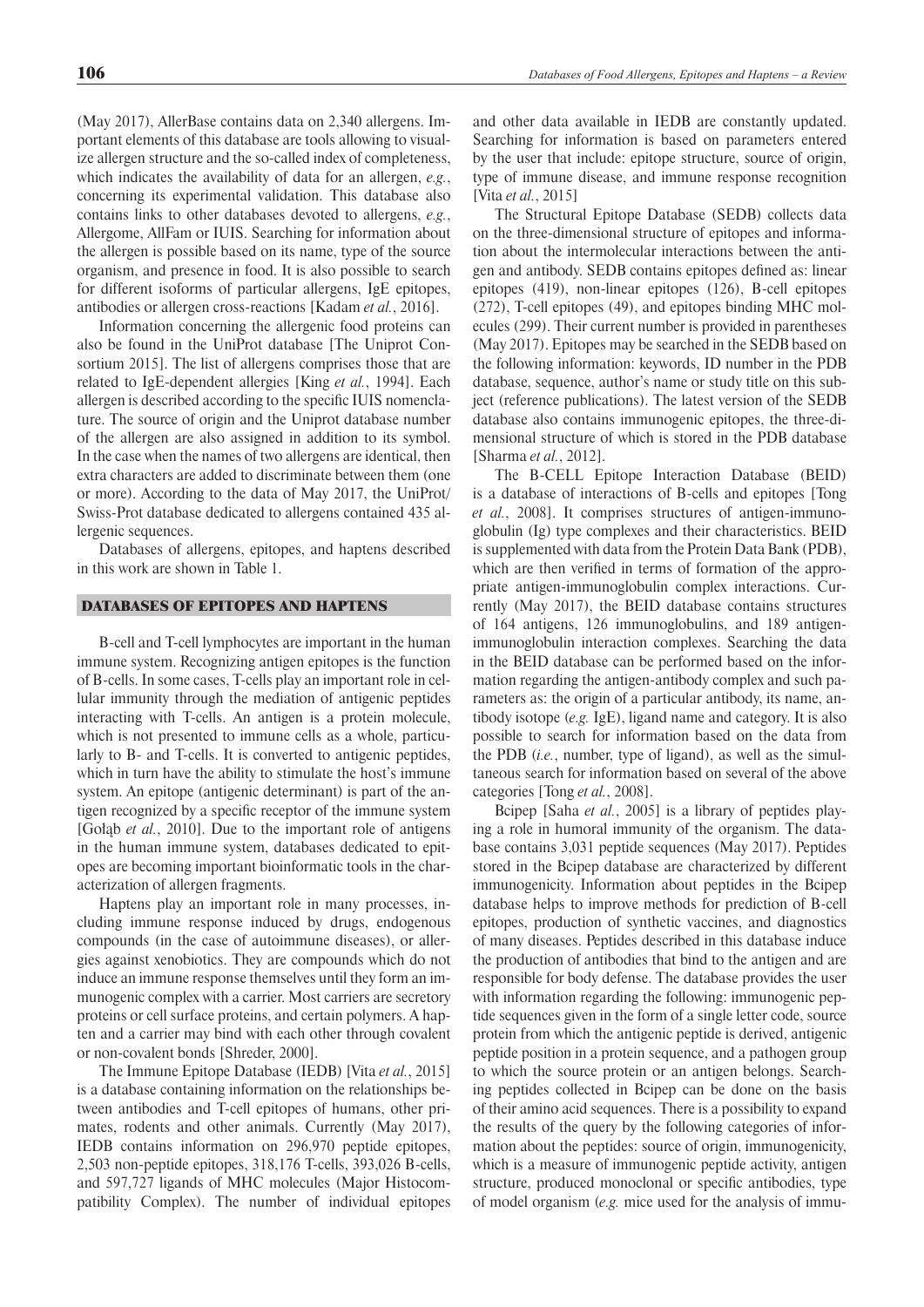|                                                              |                                                          |                                                   | Number of citations |                |                   |  |  |
|--------------------------------------------------------------|----------------------------------------------------------|---------------------------------------------------|---------------------|----------------|-------------------|--|--|
| Name                                                         | <b>URL</b>                                               | Reference                                         | Web<br>of Science   | Scopus         | Google<br>Scholar |  |  |
| Allergome                                                    | http://www.allergome.org/                                | Mari et al. [2009]                                | 9                   | 125            | 628               |  |  |
| AllAllergy                                                   | Brusic [2006];<br>http://allallergy.net<br>Gendel [2009] |                                                   | $\overline{0}$      | 3              | 827               |  |  |
| <b>FARRP</b><br>(Allergen Online)                            | http://www.allergenonline.org/                           | Goodman et al. [2016]                             | 6                   | 14             | 650               |  |  |
| <b>ADFS</b>                                                  | http://allergen.nihs.go.jp/ADFS/                         | Nakamura et al. [2005]                            |                     |                |                   |  |  |
| <b>IUIS</b> Allergen<br>Nomenclature                         | http://www.allergen.org/                                 | Radauer et al. [2014]                             | 35                  | 190            | 2570              |  |  |
| InformAll                                                    | http://research.bmh.manchester.ac.uk/informAll/          | Gendel [2009]                                     | $\overline{2}$      | 21             | 5585              |  |  |
| <b>SDAP</b>                                                  | http://fermi.utmb.edu/SDAP/                              | Ivanciuc et al. [2009]                            | 21                  | 231            | $\mathbf{1}$      |  |  |
| <b>BIOPEP1</b>                                               | http://uwm.edu.pl/biochemia/index.php/pl/biopep          | Dziuba et al. [2013]                              | 36                  | 177            | 198               |  |  |
| Allfam                                                       | http://www.meduniwien.ac.at/allfam/                      | Radauer et al. [2008]                             | $7\phantom{.0}$     | 19             | 176               |  |  |
| <b>AllerBase</b>                                             | http://bioinfo.net.in/AllerBase/Home.html                | Kadam et al. [2016]                               | $\overline{0}$      | $\mathbf{1}$   | 10                |  |  |
| UniProt/Swiss-Prot                                           | http://www.uniprot.org/docs/allergen                     | The Uniprot<br>Consortium [2015]                  | 63                  | 19             | 153               |  |  |
| <b>IEDB</b>                                                  | http://www.iedb.org/                                     | Vita et al. [2015]                                | 97                  | 473            | 824               |  |  |
| <b>SEDB</b>                                                  | http://sedb.bicpu.edu.in                                 | Sharma et al. [2012]                              | 3                   | 39             | 355               |  |  |
| <b>BEID-B-CELL</b><br><b>Epitope Interaction</b><br>Database | http://datam.i2r.a-star.edu.sg/BEID/                     | Tong et al. [2008]                                | $\overline{0}$      | $\overline{0}$ | $\overline{0}$    |  |  |
| Bcipep                                                       | http://www.imtech.res.in/raghava/bcipep/info.html        | Saha et al. [2005]                                | $\overline{4}$      | 117            | 220               |  |  |
| <b>MHCBN</b>                                                 | http://www.imtech.res.in/raghava/mhcbn/index.html        | Lata et al. [2009];<br>Bhasin et al. [2003]       | 5                   | 193            | 371               |  |  |
| ProPepper                                                    | https://propepper.net/                                   | Juhász et al. [2015]                              | $\mathbf{1}$        | $\overline{4}$ | 23                |  |  |
| AntiJen                                                      | http://www.ddg-pharmfac.net/ddg/services.html            | Blythe et. al. [2002];<br>McSparron et al. [2003] | $\overline{4}$      | 136            | 220               |  |  |
| HaptenDB                                                     | http://www.imtech.res.in/raghava/haptendb/               | Singh et al. [2006]                               | 1                   | 26             | 48                |  |  |
| SuperHapten                                                  | http://bioinformatics.charite.de/superhapten/            | Gűnther et al. [2007]                             | 1                   | 11             | 135               |  |  |

TABLE 1. Databases of allergens, epitopes, and haptens (accessed: May 2017).

1 Includes citations of all subbases of BIOPEP (allergenic proteins, bioactive peptides and sensory peptides).

nogenic properties of a peptide), and experimental methods used to determine the immunogenic properties of a peptide. All peptides collected in Bcipep are also present in Swiss-Prot and PDB databases. Currently (May 2017), Bcipep contains 10,700 antigenic protein sequences and 1,216 structures of these proteins [Saha *et al.*, 2005].

The Major Histocompatibility Complex Binding, Nonbinding peptides and T-cell epitopes (MHCBN) [Bhasin *et al.*, 2003; Lata *et al.*, 2009] is a database that contains detailed information on the major histocompatibility complex (MHC), non-bound peptides, and T-cell epitopes. The main purpose of the MHCBN database is to provide information for the academic community on the design of DNA vaccines. Version 4.0 of the database includes 25,860 sequences of MHC binding and non-binding peptides, about 1,052 peptides interacting with the structure referred to as a transporter associated with antigen processing (TAP). MHCBN can also be accessed using different bioinformatic tools, such as: Swiss-Prot, NCBI, PDB, and GenBank [Bhasin *et al.*, 2003; Lata *et al.*, 2009].

Propepper [Juhász *et al.*, 2015] is a database of protein epitopes, mainly prolamins of cereals and peptides. Information related to these compounds is particularly useful for users, whose interests are focused on protein chemistry, proteomics, mass spectrometry, and the development of methods applicable in, *e.g.*, food science. Currently (May 2017), Propepper contains 2,484 sequences of proteins, 37,914 peptides, 833 epitopes, 94,924 records for protein-epitope complexes, 119,069 records on the peptide-epitope matching, and 667,402 records containing data concerning digestion in protein-peptide combination. Each protein sequence in Propepper is characterized using information, such as ID number in UniProt and GenBank databases, protein sequence and its chain length, type of protein, genotype, and genome. The tab containing information on a protein-epitope complex provides additional information on the type of antibody, name of source organism and epitope sequence, location in the amino acid sequence, type of induced disease (*e.g.*, celiac disease, allergy), while the tab concerning the digestion includes information on the type of the enzyme and the se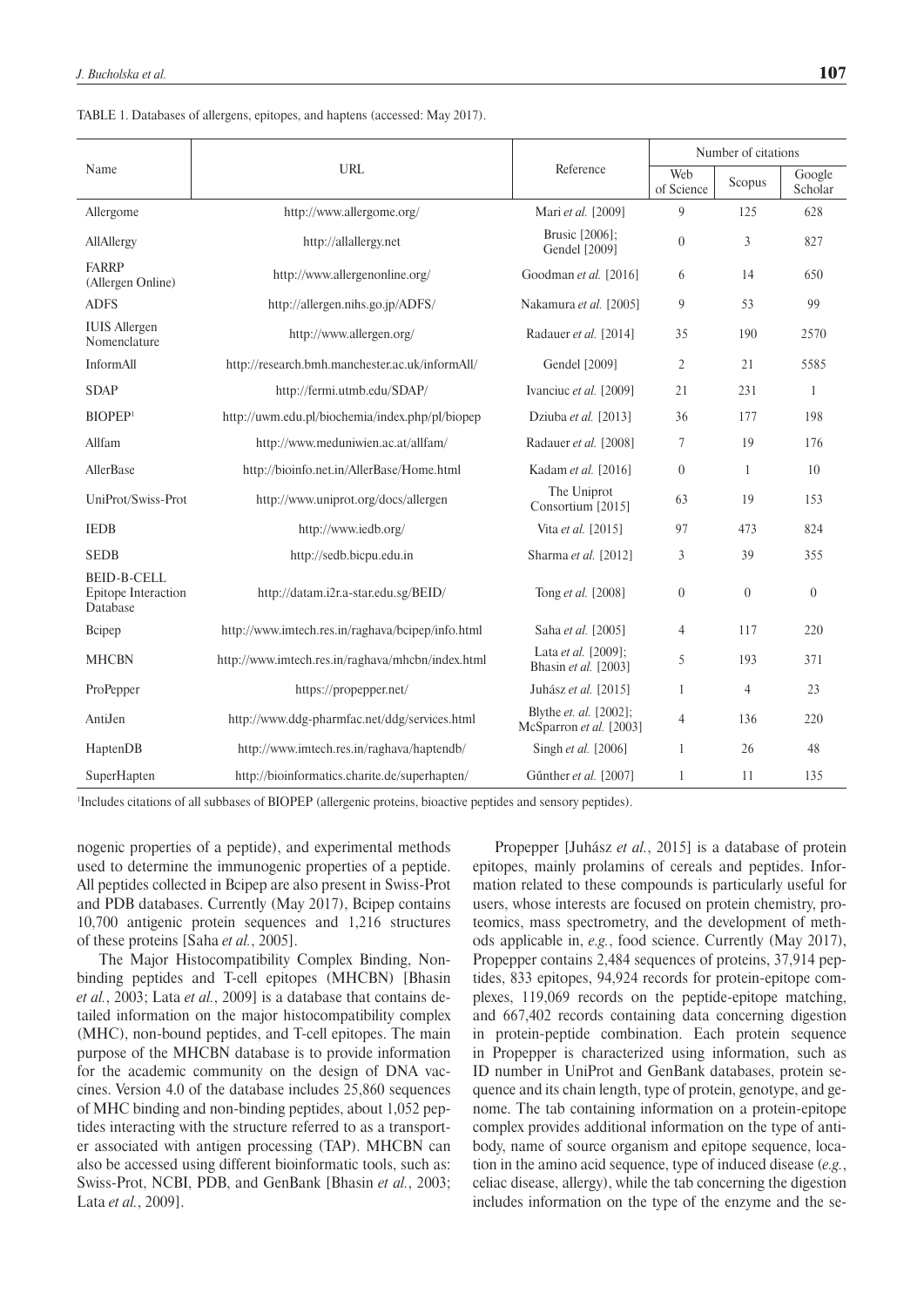quence of the released peptide. The Propepper database contains also graphs illustrating the number of proteins or peptides in the database in relation to the length of the amino acid sequence, source organism, type of the manifesting disease, and enzyme used causing peptide release (digestion process). Based on the analysis of sequence frequency graphs, it can be observed that most of the proteins found in this database were present in wheat. Moreover, the highest number of epitopes originating from wheat cause celiac disease. Additionally, low-specificity chymotrypsin turned out to be the most efficient enzyme releasing the products of proteolysis [Juhász] *et al.*, 2015].

The next database concerning epitopes is AntiJen [Blythe *et al.*, 2002; McSparron *et al.*, 2003]. It was elaborated at the Faculty of Pharmacy, Medical University of Sofia, and provides information on the B and T Cell epitopes, MHC ligand, TAP as well as immunological protein-protein interactions. This database includes Peptide Library, Copy Numbers, and Diffusion Coefficient data. All data found in Anti-Jen is derived from the experimental study publishing sources. The AntiJen contains 24,000 entries (May 2017). Searching the database for compounds of interest is based on the quick search (keyword search) or full search, *e.g.*, search for the epitope strings containing variable amino acid positions, the specific amino acid which are requested in any epitope string.

All the above-described epitope databases contain also sequences that are fragments of allergenic proteins derived from food.

HaptenDB is one of the databases containing information on haptens and their carriers [Singh *et al.*, 2006]. HaptenDB is also a database providing information on raising antibodies against a particular group of haptens, specificity and crossreactivity of antibodies with related haptens, and the use of antibodies in constructing cost-effective and simple kits to detect them. Haptens present in HaptenDB include: vitamins, drugs, steroids, herbicides, pesticides, insecticides, hormones, dyes, toxins, explosives *etc*. The database includes 2,021 (May 2017) records containing information on antibodies or their cross-reactions in relation to one hapten. HaptenDB contains data on 1,087 haptens. These data include information about common and chemical name, molecular weight, physical and chemical properties, biological significance, and structure of haptens. One of the tools associated with HaptenDB is a search engine for hapten structure similarities. A prerequisite to search for hapten structures on the basis of similarity is a requirement to provide their chemical structure in Molfile (.mol) or Protein Data Bank (.pdb) format [Singh *et al.*, 2006].

HaptenDB consists of the following subdatabases (the type of information related to a group of compounds assigned to the appropriate subdatabase is given in parentheses [Singh *et al.*, 2006]):

- haptens (including hapten name, physical properties, molecular weight, toxicity, application, biological activity, chemical structure);
- antibodies (including hapten name, carrier name, conjugation method, antibody name);
- carriers (carrier name, carrier characteristics, sequence, physical characteristics);
- tools facilitating the search (keywords, search using the structure, overview by the name of haptens, carriers, antibodies);
- links to other websites (links to journals, links to databases).

SuperHapten is another database describing haptens [Gűnther *et al.*, 2007] that contains information about immunogenic compounds. The chemical compounds stored in the SuperHapten database are divided into the following groups: halogen derivatives (2032), pesticides (227), herbicides (97), fungicides (43), insecticides (66), contact allergens (195), drugs (392), and natural compounds (1397). The current number of these groups (May 2017) in SuperHapten is provided in parentheses. In total, this database contains 7,257 haptens and allows searching for compounds stored in it, according to the following criteria: keywords, structure, and similarity. It also offers additional information on antibodies, carriers, and their definitions. The website provides also statistics on the use of the database and links to other sites related to antibodies, access to public library resources and other databases [Gűnther *et al.*, 2007].

Internet repositories, as a source of information on different chemical compounds, including those related to allergy and intolerance, are increasingly being used by scientists. It is evidenced by the growing number of their citations on bibliometric pages, such as: Web of Science (https://apps. webofknowledge.com/), Scopus (https://www.scopus.com/ home.uri), and Google Scholar (https://scholar.google.pl/). This trend also applies to citations of databases and bioinformatic tools dedicated to allergies. De la Iglesia and coworkers [2013] have presented number of citations in Web of Science for particular databases. More recent publications, concerning various areas of science, *e.g.,* biomedical sciences, recommend application of all three resources [Harzing & Alkangas, 2016, Trapp, 2016]. The data on this subject are summarized in Table 1. The number of citations related to the individual databases of allergen epitopes, haptens and computer programs dedicated to the analysis of these compounds was obtained using the following queries: name of a bioinformatic tool (database or program) and the word allergen/epitope/hapten. The keywords entered are provided in all search fields. Methods of data mining according to different criteria depending on the database used are summarized in Table 2. The number of citations of particular bioinformatic tools (Table 1) varies depending on the database used, *i.e.*, Web of Science, Scopus, or Google Scholar. The number of citations depends also on the time of database existence. New databases such as ProPepper or AllerBase, described in 2015 and 2016 respectively, possess less citations than the older ones. A small number of citations of any databases in Web of Science is probably caused by the fact that this resource indicates only citations in a limited number of selected journals. Scopus provides much more citations due to the fact that it summarizes much more resources (journals, books and book chapters) than the Web of Science does. For instance Scopus, provided by the Elsevier, indicates all publications of this publisher, whereas the Web of Science – only part of them. Both above databases offer similar search options allowing users to find da-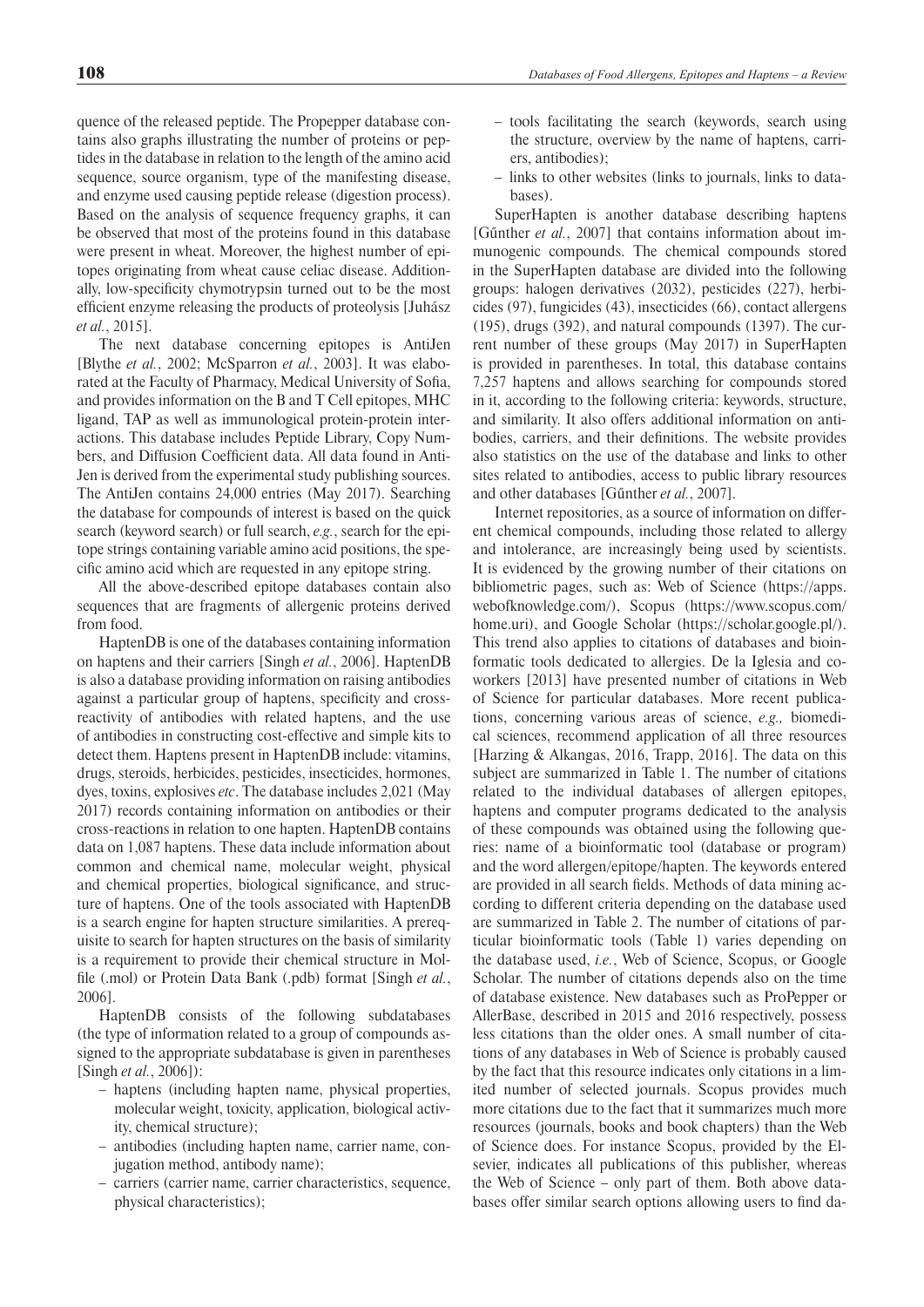|     |                                                           | Number of allergens/epitopes/ | Finding information about the allergen/epitope/hapten on the basis of: |                               |                     |  |  |  |  |
|-----|-----------------------------------------------------------|-------------------------------|------------------------------------------------------------------------|-------------------------------|---------------------|--|--|--|--|
| No. | Database                                                  | haptens in the database       | allergen/epitope/<br>hapten name                                       | allergen/<br>epitope sequence | sequence similarity |  |  |  |  |
| 1.  | Allergome                                                 | 3075                          | $+$                                                                    | $+$                           | $^{+}$              |  |  |  |  |
| 2.  | AllAllergy                                                | 1091                          | $+$                                                                    |                               |                     |  |  |  |  |
| 3.  | FARRP (Allergen Online)                                   | 1956                          | $\qquad \qquad +$                                                      | $^{+}$                        | $^{+}$              |  |  |  |  |
| 4.  | <b>ADFS</b>                                               | 2028                          | $+$                                                                    | $^{+}$                        |                     |  |  |  |  |
| 5.  | <b>IUIS Allergen Nomenclature</b>                         | 853                           | $+$                                                                    |                               |                     |  |  |  |  |
| 6.  | InformAll                                                 | 164                           | $+$                                                                    |                               |                     |  |  |  |  |
| 7.  | <b>SDAP</b>                                               | 1526                          | $+$                                                                    | $^{+}$                        | $^+$                |  |  |  |  |
| 8.  | <b>BIOPEP</b>                                             | 135                           | $+$                                                                    |                               |                     |  |  |  |  |
| 9.  | AllFam                                                    | 936                           | $+$                                                                    |                               |                     |  |  |  |  |
| 10. | AllerBase                                                 | 2311                          | $+$                                                                    |                               |                     |  |  |  |  |
| 11. | Uniprot/ SwissProt                                        | 435                           | $+$                                                                    | $^{+}$                        |                     |  |  |  |  |
| 12. | <b>IEDB</b>                                               | 239,253                       | $^{+}$                                                                 | $^{+}$                        | $^{+}$              |  |  |  |  |
| 14. | <b>SEDB</b>                                               | 1165                          | $^{+}$                                                                 | $^{+}$                        |                     |  |  |  |  |
| 15. | <b>BEID-B-CELL Epitope</b><br><b>Interaction Database</b> | 479                           | $+$                                                                    |                               | $^{+}$              |  |  |  |  |
| 16. | Bcipep                                                    | 3031                          |                                                                        | $^{+}$                        | $^{+}$              |  |  |  |  |
| 17. | <b>MHCBN</b>                                              | 26913                         |                                                                        | $+$                           |                     |  |  |  |  |
| 18. | ProPepper                                                 | 922626                        |                                                                        | $^{+}$                        |                     |  |  |  |  |
| 19. | AntiJen                                                   | 24000                         | $+$                                                                    |                               | $^{+}$              |  |  |  |  |
| 20. | HaptenDB <sup>1</sup>                                     | 1087                          | $+$                                                                    |                               | $^{+}$              |  |  |  |  |
| 21. | SuperHapten <sup>1</sup>                                  | 7734                          | $^{+}$                                                                 |                               | $^+$                |  |  |  |  |

| TABLE 2. Search possibilities for allergens, epitopes, and haptens in different databases (downloaded: May 2017). |  |  |  |  |  |  |
|-------------------------------------------------------------------------------------------------------------------|--|--|--|--|--|--|
|                                                                                                                   |  |  |  |  |  |  |

1 Hapten search is based on its name or ID number in the database. It is also possible to use a similar structure search option, *e.g.*, on the basis of hapten chemical structure, the use of molecule editor, *i.e*., Chime, MView [Ertl, 2010]. Proteins that are hapten carriers can be searched based on the amino acid sequence.

tabase name in the title, keywords, abstracts or titles of references. Scopus and Web of Science are designed to indicate and document scientific publications. Google Scholar indicates more journals and books than Web of Science and Scopus and some categories of resources omitted by the two latter repositories. It takes into account for instance student's diploma theses uploaded in the Internet. Such dissemination of results is practiced by many universities in the world. Google Scholar provides an opportunity to find information about databases not only in strictly scientific publications but also in texts aimed at education or popularization of knowledge concerning allergies and allergens. Thousands of citations of the InformAll database in Google Scholar suggest that this database is broadly exploited not only for scientific purposes but also for education and popularization of knowledge. On the other hand, some search results concerning this database may be false positive. Google Scholar displays also texts containing word "informal" or phrase "inform all", similar to the name "InformAll". Search engines of Scopus and Web of Science accept only exact matching of words and allow avoid such mistakes. The number of cita-

tions of BIOPEP is also overestimated in all three databases as mentioned in the footnote to Table 1.

In 4 out of 11 allergen databases (Table 2), it is possible to search for information on the allergen on the basis of its name, sequence and, sequence similarity. As regards hapten databases, it is possible to search for individual compounds by their name or structure similarity.

## SELECTED EXAMPLES OF THE USE OF DATABASES AND BIOINFORMATIC TOOLS IN THE RESEARCH ON ALLERGIES AND EDUCATION

One of the primary objectives of bioinformatic analysis in the field of research related to allergy and allergens is to identify protein sequences that exhibit sufficient similarity to allergens or have the potential to cause cross-reactions. According to this view, Goodman & Wise [2006] compared the sequences of proteins of rice variety Golden Rice 2 to data stored in the Allergen Online database. This way, they attempted to answer the question whether the analyzed protein sequences may be a potential source of known and previ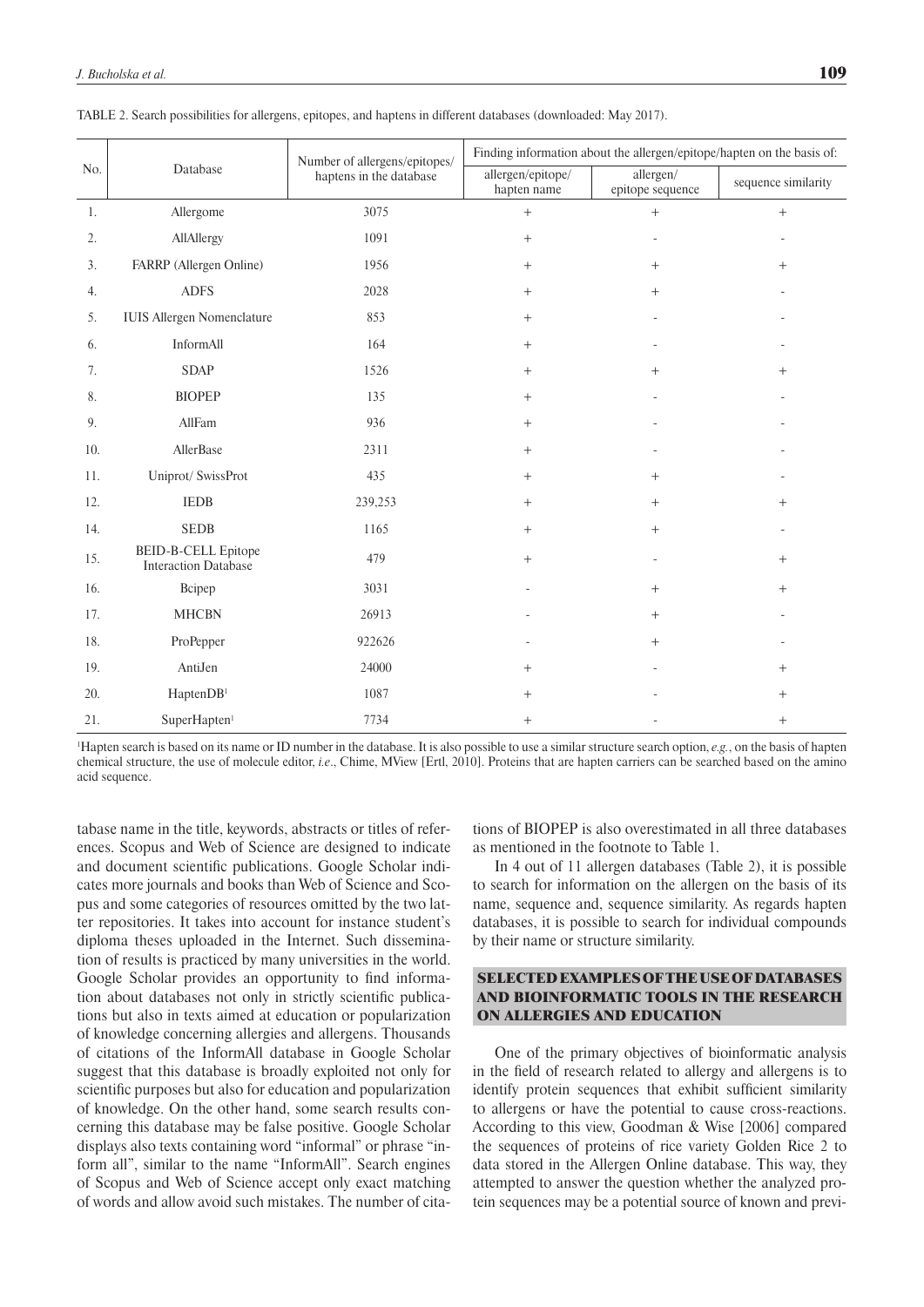ously described allergens or cause cross-reactions in people who are potential consumers of products that contain Golden Rice 2. Based on the applied criteria of sequence similarity (E similarity coefficient  $\langle 1 \times 10^{-7}$  and sequence identity above 50%), no structural similarities were found between the query sequences (Golden Rice 2) and a set of proteins with known allergenic properties collected in the Allergen Online database [Goodman *et al.*, 2016; Goodman & Wise, 2006].

The data contained in the SDAP database were used to analyze the evolutionary similarity between profilins of different plant species. Profilins are proteins commonly occurring in nature with a different allergenic potential primarily associated with pollen allergy. People with hay fever may also exhibit symptoms of oral allergy syndrome (OAS) after the consumption of raw vegetable foods (*e.g*., fruits and/or vegetables). The results in the form of a taxonomic tree obtained on the basis of the data from the SDAP database showed profilins to exhibit the evolutionary similarity to sequences of bananas, melons, pineapples, sunflowers, tomatoes, celery, almonds, pears, apples, and kiwi [García & Lizaso, 2011]. The SDAP database was used to search for fragments with a sequence similar to soy protein epitopes in the sequences of other food proteins [Saeed *et al.*, 2016].

Dziuba *et al.*, [2013] used the BIOPEP database of allergenic proteins and their epitopes and associated bioinformatic tools to identify potential biomarkers present in allergenic proteins. Sequencing fragments originating from milk proteins, egg white, wheat and peanuts were proposed as biomarkers. The study used data stored in multiple databases, including allergens such as: Allergen Online, AllFam, Allergome, BIOPEP and other. The analysis included computer simulation of hydrolysis of more than 40 food proteins of known allergenicity and subsequent search among the proposed biomarkers of resulting products of proteolysis [Dziuba *et al.*, 2013]. Genotyping of biomarkers of allergenic proteins derived from fish protein was another example of the use of bioinformatic tools available in BIOPEP. The study showed that carp and herring proteins had fragments that could serve as markers common to more than one species. The same peptides were hydrolysis products of carp proteins with known sequences and herring proteins, which sequences have not yet been identified. Such peptides may be markers characteristic of protein families, but not for individual sequences [Bucholska & Minkiewicz, 2016].

Tapal and co-workers, [2016] used the BIOPEP database of allergenic proteins and their epitopes. Queries consisted of peptide sequences identified in the protein proteolysis products of oil palm *Elaeis guineensis* var. *Tenera* using mass spectrometry. The identified peptides did not contain fragments identical to known epitopes in the BIOPEP database.

The Allergome database was the source of the data that was used to find characteristic motifs related to cross-reactions between allergens in amino acid sequences of allergenic proteins (including food proteins) [Pfiffner *et al.*, 2010]. According to the definition of Liu *et al.* [2008], a motif is a reproducible pattern present in the amino acid sequences of proteins, associated with a particular biological activity.

Garino *et al.* [2016] used bioinformatic tools to study the potential allergenicity of lipid transport proteins. Part of the proteins of this family, including those derived from the raw materials used in the production of food, have not been so far experimentally tested for allergenic properties. One of the algorithms used to assess the potential allergenicity was the analysis of sequence similarity of the studied proteins and previously known allergens belonging to the same family. Data on lipid transport proteins, formerly known as allergens, was derived from the Allergome database. The study showed that each of the 28 analyzed protein sequences of different origin can be treated as a potentially allergenic protein.

Bioinformatic tools, including databases, have recently been increasingly used in education, especially in the field of biological and medical sciences [Atwood *et al.*, 2015; Brazas & Ouelette, 2016; Minkiewicz *et al.*, 2016]. The popularity of databases and computer programs in education in the agricultural sciences, including food science, is much lower than in the fields mentioned above, an example of which may be the statistics on the interests of participants of online bioinformatic courses [Ding *et al.*, 2014]. Nevertheless, the importance of bioinformatic methods in food science is increasing [Holton *et al.*, 2013], and, therefore, their spread can be expected also in the education in this field. An example of the use of the database of allergenic proteins in the education of students is an exercise introduced in 2014 at the Biochemistry course in: "*Food Science and Human Nutrition*" and "S*cience of Commodities*" specializations at the Department of Food Science, University of Warmia and Mazury in Olsztyn, Poland.

Protein sequences used in the exercise were derived from the UniProt database (http://www.uniprot.org/) [UniProt Consortium, 2015]. A class instructor assigns to students sequences of known allergens, whose properties have been confirmed experimentally on the basis of the criteria recommended by IUIS [Breiteneder & Chapman, 2014]. The sequences are analyzed by the students using the AlgPred program [Saha & Raghava, 2006], designed to predict the allergenicity of proteins. The program is based on five algorithms predicting the allergenicity, *i.e.*: search for fragments identical with known epitopes (so-called *in silico* epitope mapping), search for motifs characteristic of allergens, assessment of the potential allergenicity based on amino acid composition, assessment of the potential allergenicity based on dipeptide composition, and the evaluation of the similarity of protein sequence fragments to peptides representative of allergens. The results are verified on the basis of information found in the Allergome database, because it contains the results of experimental studies on allergens. Students can use text search options (*e.g.*, protein name, organism name from which the protein is derived) or a search based on the amino acid sequence using the "*Allergome Aligner*" option. Finding the compound in the Allergome database with the annotation that the allergen has been experimentally analyzed and registered by IUIS confirms the results of *in silico* prediction indicating that the specified protein is a potential allergen. Some of the algorithms offered by the AlgPred program can provide false negative results. The exercise, in addition to familiarizing students with examples of bioinformatic tools used in the field of immunology, also teaches criticism in relation to the obtained results. Excessive optimism in the interpreta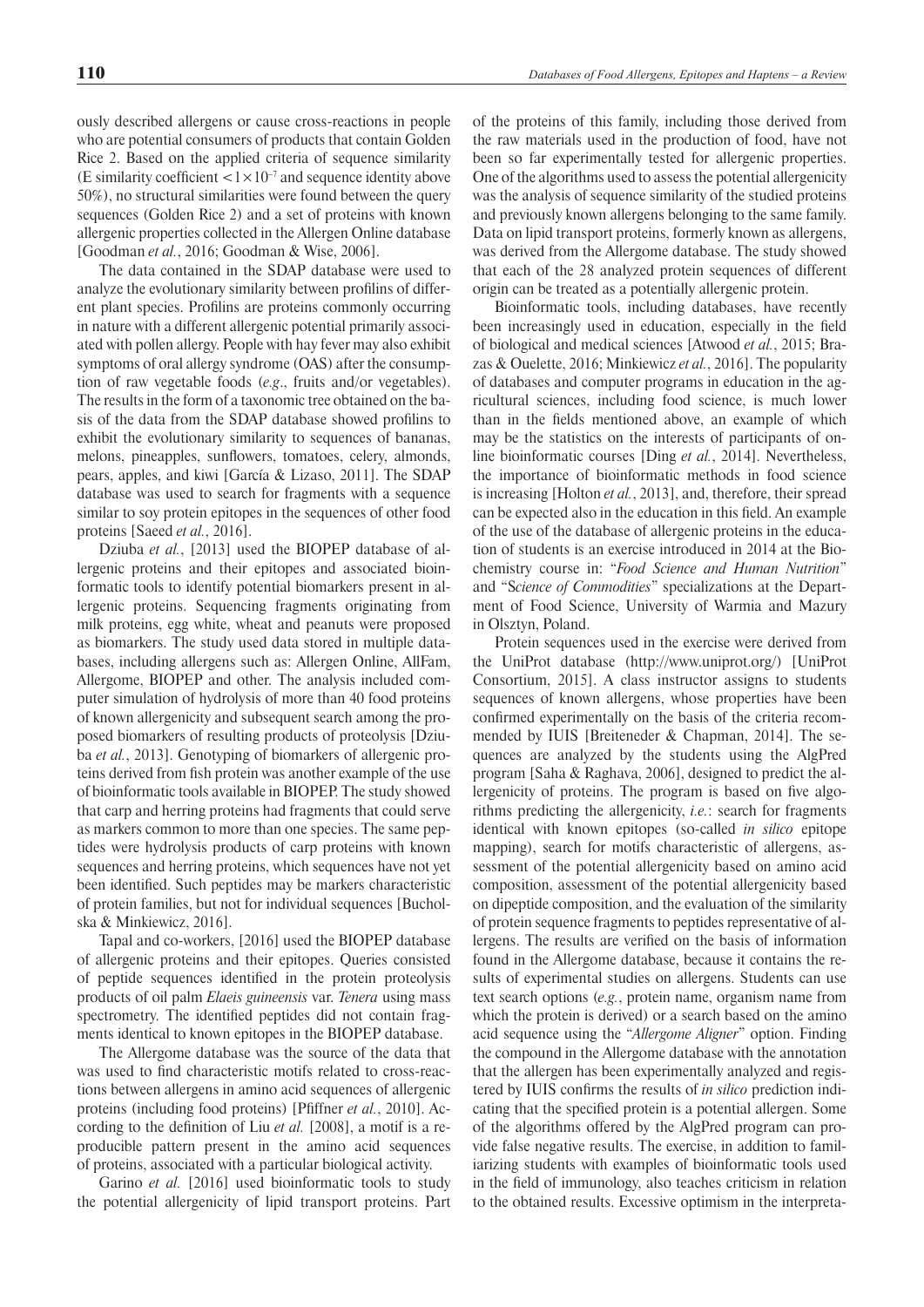tion of the results obtained using *in silico* methods is also perceived as a problem in scientific research [Boulesteix, 2010, 2015]. Discrepancies in the results of allergenicity predictions obtained using different algorithms appear also in scientific research [Gowthaman & Agrewala, 2008]. An example may be the results of the *in silico* analysis on the allergenicity of proteins transporting lipids published by Garino *et al.* [2016]. These authors used, among others, the AlgPred program, and the reliability assessment of the results was conducted using the amino acid sequences of known allergens.

The presented examples of practical use of the information contained in the internet repositories related to the broadly defined allergy are not exhaustive. The databases are constantly updated, which is associated with the deepening of knowledge in the allergy field. The presented examples of the use of *in silico* tools for analysis of the problems related to allergies suggest that research carried out this way can be used to assess the quality and safety of food. One of the advantages of databases is their commonness and accessibility also for people struggling with the symptoms of allergies. Thanks to the information contained in databases, users can expand their knowledge on the ingredients that should be eliminated from their diet [Sicherer *et al.*, 2015].

Scientific interest in broadly defined bioinformatic analysis inspires the development of new programs useful in knowledge extension, also on regarding allergies. An example is an increasing number of *in silico* tools updated and shared under the link: "*Immunology of proteins and peptides*" available in the "*Useful links*" tab of the BIOPEP database [Minkiewicz *et al.*, 2009] and in the OmicTools database (http://omictools. com/immunology-category) [Henry *et al.*, 2014].

### **CONCLUSIONS**

Today, the databases and computer programs are often applied in the research on bioinformatics analysis of molecules. Bioinformatic tools are also useful in the field of allergology. The computer-aided methods and information provided in databases are an essential part of research on allergens and mainly their epitopes. Online databases provide an easier access to a range of information on the structure and properties of proteins and their fragments that may be responsible for the occurrence of hypersensitivity reactions. The use of internet data repositories may be suitable for developing new vaccines. This is related to the potential allergenicity of the molecule sequence analysis or epitope structure prediction. Determination of the structure of epitopes and their location in the peptide sequence of a protein is also important in food research. The identification of such fragments can enrich the knowledge about the immune-mediated hypersensitivity reactions and be useful to people tackling with this problem.

### STUDY FUNDING

The study was funded under UWM grant No 17.610.014– 300. The contribution of J. Bucholska was supported under UWM grant No 17.620.016–300 dedicated to the development of young scholars.

#### CONFLICT OF INTERESTS

Authors declare no conflict of interests.

## **REFERENCES**

- 1. Ahsan N., Rao R.S.P., Gruppuso P.A., Ramratnam B., Salomon A.R., Targeted proteomics: Current status and future perspectives for quantification of food allergens. J. Proteom., 2016, 143, 15–23.
- 2. Ameratunga R., Crooks C., Simmons G., Woon S.T., Health risks and adverse reactions to functional foods. Crit. Rev. Food Sci. Nutr., 2016, 56, 318–325.
- 3. Arnon R., Van Regenmortel M.H.V., Structural basis of antigenic specificity and design of new vaccines. FASEB J., 1992, 6, 3265–3274.
- 4. Atwood T.K., Bongcam-Rudloff E., Brazas M.E., Corpas M., Gaudet P., Lewitter F., Mulder N., Palagi P.M., Schneider M.V., van Gelder C.W.G., GOBLET Consortium, GOBLET: The Global Organisation for Bioinformatics Learning. Education and Training. PLoS Comput. Biol., 2015, 11, Article No e1004143.
- 5. Bhasin M., Singh H., Raghava G.P.S., MHCBN: a comprehensive database of MHC binding and non-binding peptides. Bioinformatics, 2003, 19, 665–666.
- 6. Blythe M.J., Doytchinova I.A., Flower D.R., JenPep: a database of quantitative functional peptide data for immunology. Bioinformatics, 2002, 18, 434–439.
- 7. Borchers A., Teuber S.S., Keen C.L., Gershwin M.E., Food safety. Clin. Rev. Allergy Immunol., 2010, 39, 95–141.
- 8. Boulesteix A.L., Over-optimism in bioinformatics research. Bioinformatics, 2010, 26, 437–439.
- 9. Boulesteix A.L., Ten simple rules for reducing overoptimistic reporting in methodological computational research. PLoS Comput. Biol., 2015, 11, Article No e1004191.
- 10. Brazas M.D., Ouellette B.F.F., Continuing education workshops in bioinformatics positively impact research and careers. PLoS Comput. Biol., 2016, 12, Article No e1004916.
- 11. Breiteneder H., Chapman M.D., Allergen nomenclature, 2014, *in*: Allergens and Allergen Immunotherapy, 5th edition (eds. R.F. Lockey, D.K. Ledford). CRC Press: Boca Raton, FL, USA, pp. 37–49.
- 12. Brusic V., Information management for the study of allergies. Inflamm. Allergy – Drug Targets,  $2006$ , 5, 35–42.
- 13. Brusic V., Millot M., Petrovsky N., Gendel S.M., Gigonzac O., Stelman S.J., Allergen databases. Allergy, 2003, 58, 1093–1100.
- 14. Bucholska J., Minkiewicz P., The use of peptide markers of carp and herring allergens as an example of detection of sequenced and non-sequenced proteins. Food Technol. Biotech., 2016, 54, 266–274.
- 15. Carrera M., Cañas B., Piñeiro C., Vázquez J., Gallardo J.M., Identification of commercial hake and grenadier species by proteomic analysis of the parvalbumin fraction. Proteomics, 2006, 6, 5278–5287.
- 16. de la Iglesia D., García-Remesal M., de la Calle G., Kulikowski C., Sanz F., Maojo V., The impact of computer science in molecular medicine: Enabling high-throughput research. Curr. Top. Med. Chem., 2013, 13, 526–575.
- 17. Di Costanzo M., Paparo L., Cosenza L., Di Scala C., Nocerino R., Aitoro R., Berni Canani R., Food allergies: novel mechanisms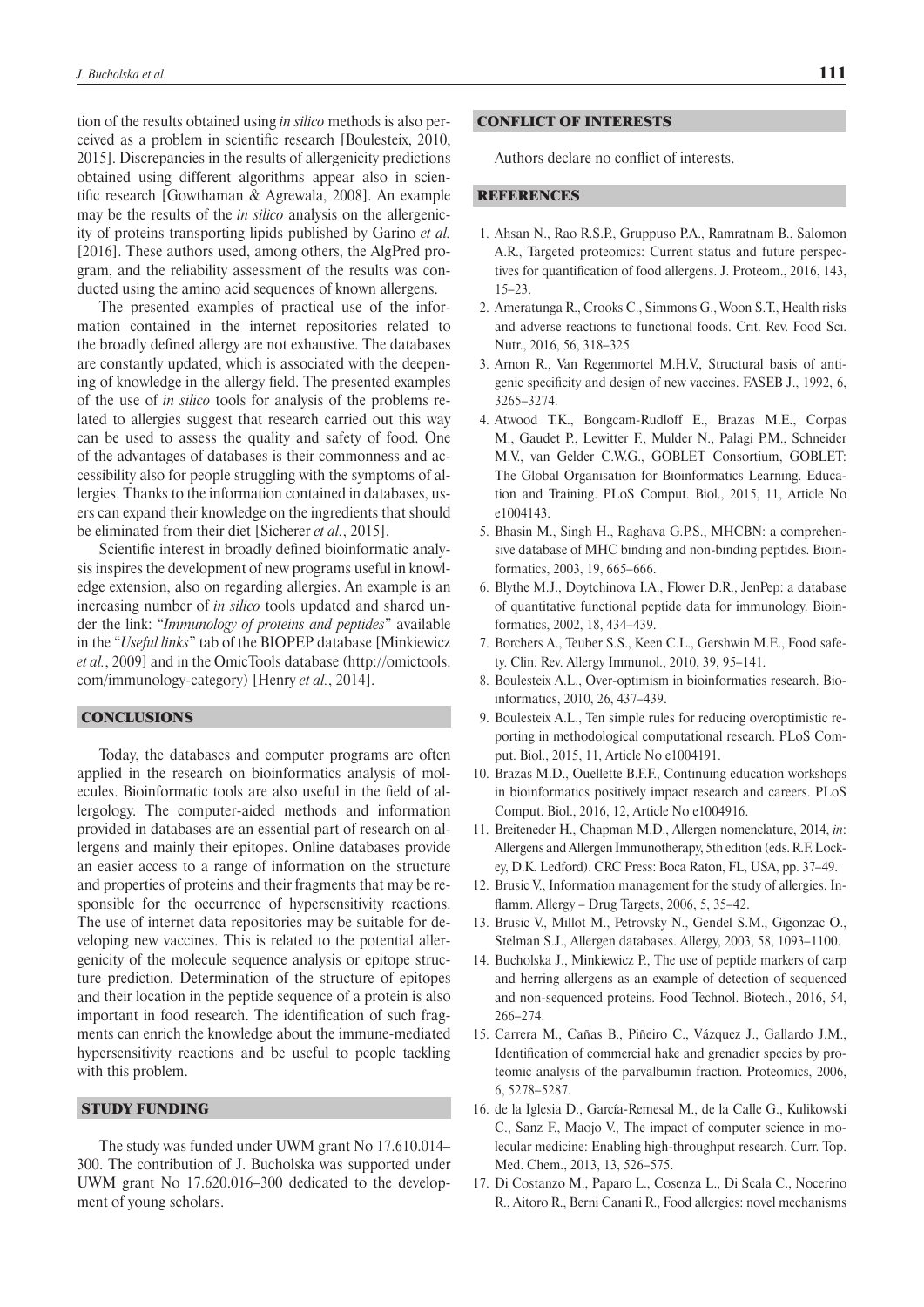and therapeutic perspectives. Methods Mol. Biol., 2016, 1371, 215–221.

- 18. Ding Y., Wang M., He Y., Ye A.Y., Yang X., Liu F., Meng Y., Gao G., Wei L., "Bioinformatics: introduction and methods'', a bilingual Massive Open Online Course (MOOC) as a new example for global bioinformatics education. PLoS Comput. Biol., 2014, 10, Article No e1003955.
- 19. Dziuba M., Minkiewicz P., Dąbek M., Peptides, specific proteolysis products as molecular markers of allergenic proteins – *in silico* studies. Acta Sci. Polon. Technol. Aliment., 2013, 12, 101–112.
- 20. Erhardt G., Shuiep E.T.S., Lisson M., Weimann C., Wang Z., Zubeir I.E.Y.M., Pauciullo A., Alpha S1-casein polymorphisms in camel (*Camelus dromedarius*) and descriptions of biological active peptides and allergenic epitopes. Tropical Anim. Health Prod., 2016, 48, 879–887.
- 21. Ertl P., Molecular structure input on the web. J. Cheminform., 2010, 2, Article No 1.
- 22. Finn R.D., Mistry J., Tate J., Coggill P., Heger A., Pollington J.E., Gavin O.L., Gunesekaran P., Ceric G., Forslund K., Holm L., Sonnhammer E.L., Eddy S.R., Bateman A., The Pfam protein families database. Nucleic Acids Res., 2010, 38, D211-D222.
- 23. García B.E., Lizaso M.T., Cross-reactivity syndromes in food allergy. J. Investig. Allergol. Clin. Immunol., 2011, 21, 162–170.
- 24. Garino C., Coïsson J.D., Arlorio M., *In silico* allergenicity prediction of several lipid transfer proteins. Comput. Biol. Chem., 2016, 60, 32–42.
- 25. Gendel S.M., Allergen databases and allergen semantics. Regul. Toxicol. Pharm., 2009, 54, S7–S10.
- 26. Gołąb J., Jakóbisiak M., Lasek W., Stokłosa T. (Ed.), Immunology, 2010, PWN Scientific Publishing House, Warsaw, pp. 1–3, ISBN 978–83–01–15154–6 (in Polish).
- 27. Goodman R.E., Ebisawa M., Ferreira F., Sampson H.U., van Ree R., Vieths S., Baumert J.L., Bohle B., Lalithambika S., Wise J., Taylor S.L., AllergenOnline: A peer-reviewed, curated allergen database to access novel food proteins for potential cross-reactivity. Mol. Nutr. Food Res., 2016, 60, 1183–1198.
- 28. Goodman R.E., Wise J., Bioinformatic analysis of proteins in Golden Rice 2 to assess potential allergenic cross-reactivity. Food Allergy Research and Resource Program, University of Nabraska, expertise nr BIO-02–2006, 2006, 1–24. available on-line: [http://www.allergenonline.org/Golden%20Rice%20 2%20Bioinformatics%20FARRP%202006.pdf], December 2016.
- 29. Goodrow M.H., Harrison R.O., Hammock B.D., Hapten synthesis, antibody development and competitive inhibition enzyme immunoassay for s-triazine herbicides*.* J. Agric. Food Chem*.*, 1990, 38, 990*–*996.
- 30. Gowthaman U., Agrewala J.N., *In Silico* tools for predicting peptides binding to HLA-class II molecules: more confusion than conclusion. J. Proteome Res., 2008, 7, 154–163.
- 31. Gűnther S., Hempel D., Dunkel M., Rother K., Preissner R., SuperHapten: a comprehensive database for small immunogenic compounds. Nucleic Acids Res., 2007, 35, D906-D910.
- 32. Harzing A.W., Alakangas S., Google Scholar, Scopus and the Web of Science: a longitudinal and cross-disciplinary comparison. Scientometrics, 2016, 106, 787–804.
- 33. Hayes M., Rougé P., Barre A., Herouet-Guicheney C., Roggen E.L., *In silico* tools for exploring potential human allergy to proteins. Drug Discovery Today, Disease Models, 2015, 17–18, 3–11.
- 34. Henry V.J., Bandrowski A.E., Pepin A.S., Gonzalez B.J., Desfeux A., OMICtools: an informative directory for multi-omic data analysis. Database, 2014, Article No bau069.
- 35. Holton T.A., Vijayakumar V., Khaldi N., Bioinformatics: Current perspectives and future directions for food and nutritional research facilitated by a Food-Wiki database. Trends Food Sci. Technol., 2013, 34, 5–17.
- 36. Ivanciuc O., Schein C.H., Garcia T., Oezguen N., Negi S.S., Braun W., Structural analysis of linear and conformational epitopes of allergens. Regul. Toxicol. Pharm., 2009, 54 (3 Suppl.), S11–S19.
- 37. Jędrychowski L., Wróblewska B., Szymkiewicz A., State of the art on food allergens – a review. Pol. J. Food Nutr. Sci., 2008, 58, 165–175.
- 38. Jiménez-Saiz R., Benedé S., Molina E., López-Expósito I., Effect of processing technologies on the allergenicity of food products. Crit. Rev. Food Sci. Nutr., 2015, 55, 1902–1917.
- 39. Juhász A., Haraszi R., Maulis C., ProPepper: a curated database for identification and analysis of peptide and immune-responsive epitope composition of cereal grain protein families. Database, 2015, Article No bav100.
- 40. Kadam K., Sawant S., Jayaraman V.K., Kulkarni-Kale U., Databases and Algorithm in Allergen Informatics. Bioinformatics – Updated Features and Applications, Abdurakhmonov I. (Ed.), InTech, 2016, DOI: 10.5772/63083.
- 41. King T.P., Hoffmann D., Loewenstein H., Marsh D.G., Platts- -Mills T.A.E., Thomas W., WHO/IUS Allergen Nomenclature Subcommittee, 1994, ACI News 6/2:38–44*.*
- 42. Koeberl M., Clarke D., Lopata A.L., Next generation of food allergen quantification using mass spectrometric systems. J. Proteome Res., 2014, 13, 3499–3509.
- 43. Lata S., Bhasin M., Raghava G.P.S., MHCBN 4.0, A database of MHC/TAP binding peptides and T-cell epitopes. BMC Res. Notes, 2009, 2, Article No 61.
- 44. Leung N.Y.H., Wai C.Y.Y., Shu S., Wang J., Kenny T.P., Chu K.H., Leung P.S.C., Current immunological and molecular biological perspectives on seafood allergy: a comprehensive review. Clin. Rev. Allerg. Immunol., 2014, 46, 180–197.
- 45. Liu Z.P., Wu L.Y., Wang Y., Zhang X.S., Chen L., Bridging protein local structures and protein functions. Amino Acids, 2008, 35, 627–650.
- 46. Mari A., Rasi C., Palazzo P., Scala E., Allergen databases: current status and perspectives. Curr. Allergy Asthma Rep., 2009, 9, 376–383.
- 47. Mari A., Scala E., Palazzo P., Ridolfi S., Zennaro D., Carabella G., Bioinformatics applied to allergy: Allergen databases, from collecting sequence information to data integration. The Allergome platform as a model. Cell Immunol., 2006, 244, 97–100.
- 48. Marti P., Truffer R., Stadler M.B., Keller-Gautschi E., Crameri R., Mari A., Schmid-Grendelmeier P., Miescher S.M., Stadler B.M., Vogel M., Allergen motifs and the prediction of allergenicity. Immunol. Lett., 2007, 109, 47–55.
- 49. McSparron H., Blythe M.J., Zygouri C., Doytchinova I.A., Flower D.R., JenPep: A novel computational information resource for immunobiology and vaccinology. J. Chem. Inf. Comput. Sci., 2003, 43, 1276–1287.
- 50. Minkiewicz P., Darewicz M., Iwaniak A., Bucholska J., Starowicz P., Czyrko E., Internet databases of the properties, enzymatic reactions, and metabolism of small molecules-search options